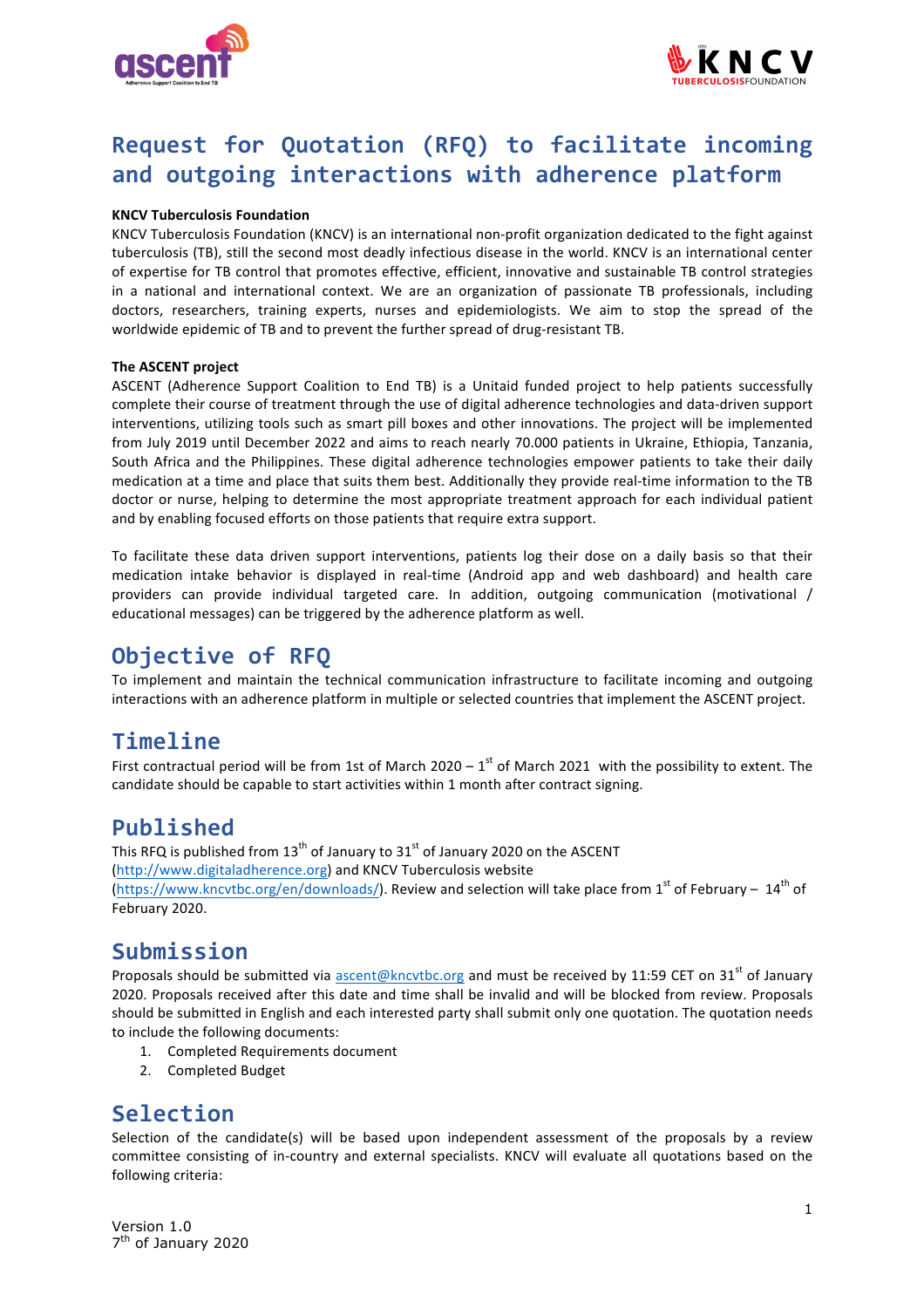



- 1. **Overall suitability**: proposed solutions must meet the scope and be presented in a clear and organized manner.
- 2. **Organizational experience**: Organizations will be evaluated on their experience related to the scope of this RFQ.
- 3. Value and cost: Organizations will be evaluated on the cost of their solution(s) based on the work to be performed in accordance with the scope of this project.

## **Questions and contact**

KNCV reserves the right to request further information during the RFQ process. Questions regarding requirements described in this RFQ must be directed in writing via email to ascent@kncvtbc.org before 24<sup>th</sup> of January 2020.

Responses to questions and/or clarifications originating from such questions that improve the quality of the RFQ will be published on the same websites. To ensure you receive modifications to the RFQ, send an email to ascent@kncvtbc.org to be put on the distribution list. Issuance of this quotation does not in any way constitute a commitment on the part of the ASCENT nor does it commit to pay for costs incurred in the preparation and submission of proposal.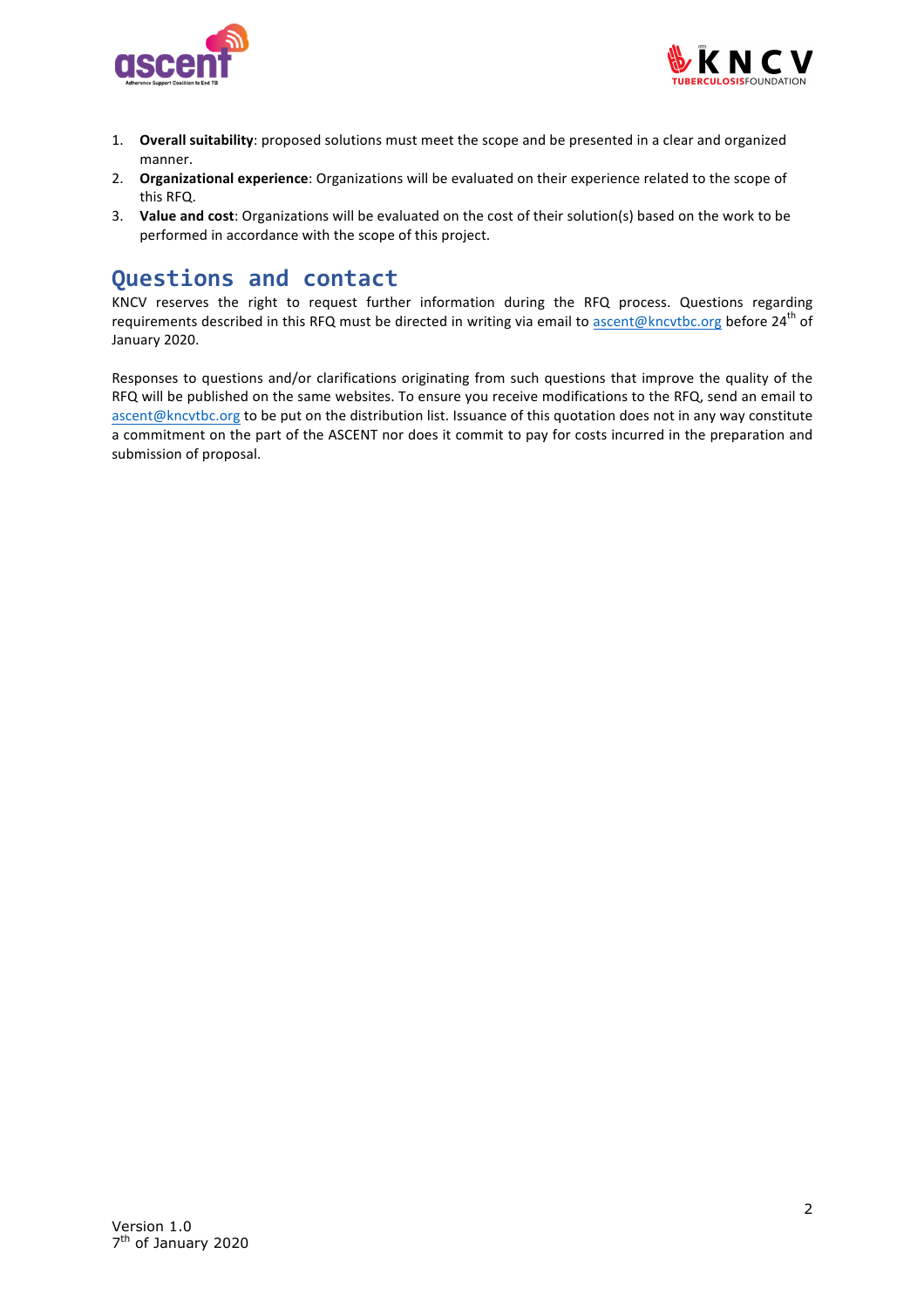



# **Background**

In this section, a short background, and technical overview of the proposed interactions are described to provide interested candidates with an overview of non-functional requirements and preferences that describe key aspects of the envisioned communication infrastructure. Patient to adherence platform interactions are defined as "incoming interactions" while adherence platform to user -patients and/or health care workersinteractions are defined as "outgoing interactions". Both are described in more detail below.

## **Incoming interactions**

- Trigger: Incoming interactions are all triggered by the user (patient)
- Direction: From patient to adherence platform
- Frequency: Daily or ad-hoc (depending on mode of interaction)
- The interactions below are all triggered by the user (here, patient) and move from patient to platform.
- Types: Three different types of incoming user/platform interactions are requested:
	- (1) Incoming interaction via messaging
	- (2) Incoming interaction via phone call
	- (3) Incoming interaction via USSD
- Billing mode: Reverse billing

### **General requirements for each incoming interaction**

To interact with the platform, patients will use a phone (number) that is registered to them on the web-based platform. At the backend of the adherence platform, all incoming interactions to the platform must be linked to patients. Your proposed solution, at minimum, should therefore be able to send [patient phone number], [*timestamp*] and [*message content*] for every incoming interaction to the adherence platform in real-time.

The ASCENT project aims to make adherence technologies available to as many patients as possible. Therefore, any of the proposed interactions below must be:

- a) As simple as possible can be used by patients with low literacy and elderly patients
- b) Able to be performed from all types of phones (including feature phones)
- c) Completely free to the user and able to be performed even when user has no credit / airtime or has a negative balance
- d) Able to be performed from all Mobile Network Operators (MNOs) in country without a delay

The following incoming interactions are requested:

1. Incoming interaction via messaging

The preferred messaging type would be SMS text messaging but other messaging channels (WhatsApp, Viber etc.) can be considered as well. Messaging should be toll-free to the patient based on a reverse billing set up of a SMS short code, or any other means provided. For this type of interactions the frequency is either

- A. Daily- patients send a specific code and this automatically logs their medication intake. Codes are a 3to 4-digit random sequence of at least 20 unique sequences. different 4 -digit codes.
- B. Ad-hoc patients send messages (up to 160 characters) to the same number or channel they use to log their daily dose.

All messaging interactions received from the candidate will include at a minimum the [*patient phone-number*], [*timestamp*] and [*message content*].

2. Incoming interaction via phone calling

Alternatively, the incoming interaction can also happen via calling. In that case, the backend of the adherence platform is set up in such a way that it recognizes the phone number(s) registered to patients when they call the provided toll-free phone line(s). This daily interaction by calling is proposed to happen via two ways: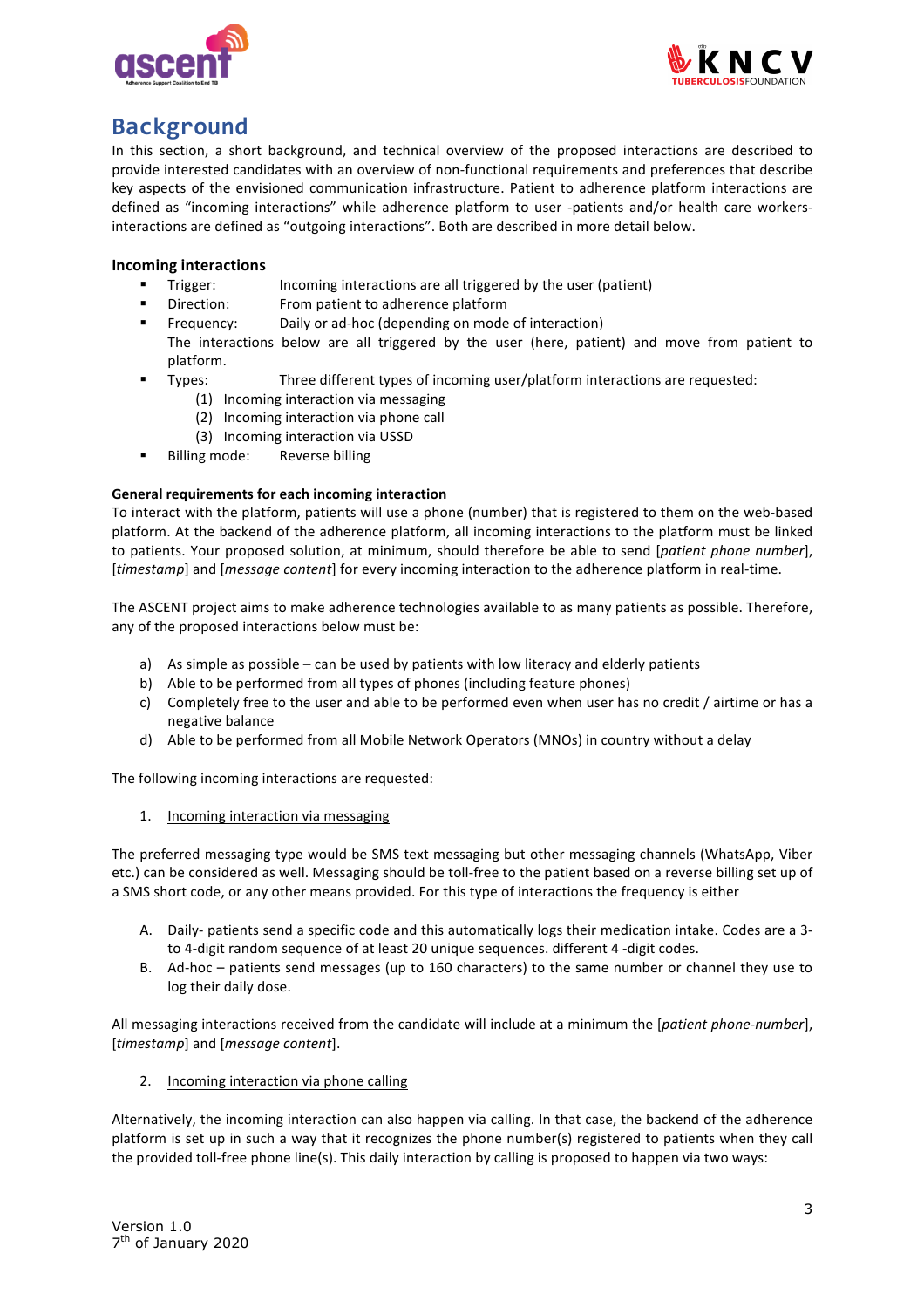



- A. Multiple (15-20) toll-free phone lines are set-up and maintained by the candidate. Each day, one of these toll free phone numbers is provided to the patient for them to call. After hearing a short  $\leq 5$ seconds) confirmation message the call will be disconnected. Each call will then be logged and [*timestamp]* and [*patient phone number*] will be send to the adherence platform. The adherence platform will link the phone number used to make the call and the patient's interaction is automatically logged on the web-based platform.
- B. Only one (1) toll-free line is set up and maintained by the candidate. On a daily basis, patients call this toll-free phone number and after hearing a voice prompt they will enter a unique 3 to 4-digit code for the specific day. After this, the call is disconnected and the [*patient phone-number*], [timestamp], and [*code*] are sent to the platform.
- 3. Incoming interaction via USSD

On a daily basis, patients use USSD to automatically log their interaction on the adherence platform. The main requirement for the use of USSD interaction is as few steps as possible, ideally 3 or less. Examples might be

- \*1502\*05\*[CODE]# -> "Thank you for registering your dose today" END SESSION
- \*1502\*05\*08# -> Welcome to ASCENT. Type your code and press submit -> [CODE] -> "Thank you for registering your dose today" END SESSION

## **Outgoing interactions**

Outgoing interactions move from the platform to users like patients or healthcare workers and are triggered by the adherence platform.

The default messaging channel for outgoing interactions is SMS, however other messaging channels (WhatsApp, Viber etc.) can be considered as well.

- Triggers: Outgoing interactions are triggered by pre-defined thresholds set up for notifications
	- on the adherence platform
- Direction: From the adherence platform to user (patients or healthcare workers)
- Frequency: Specific times set up on the adherence platform or ad-hoc (immediately once the message is set up on the adherence platform)
- Billing mode: Messages are billed to the sending number

These outgoing messages should use the same SMS short code (or WhatsApp id) used for incoming interactions via messaging as a sender ID. This way, patients have the same channel for communications.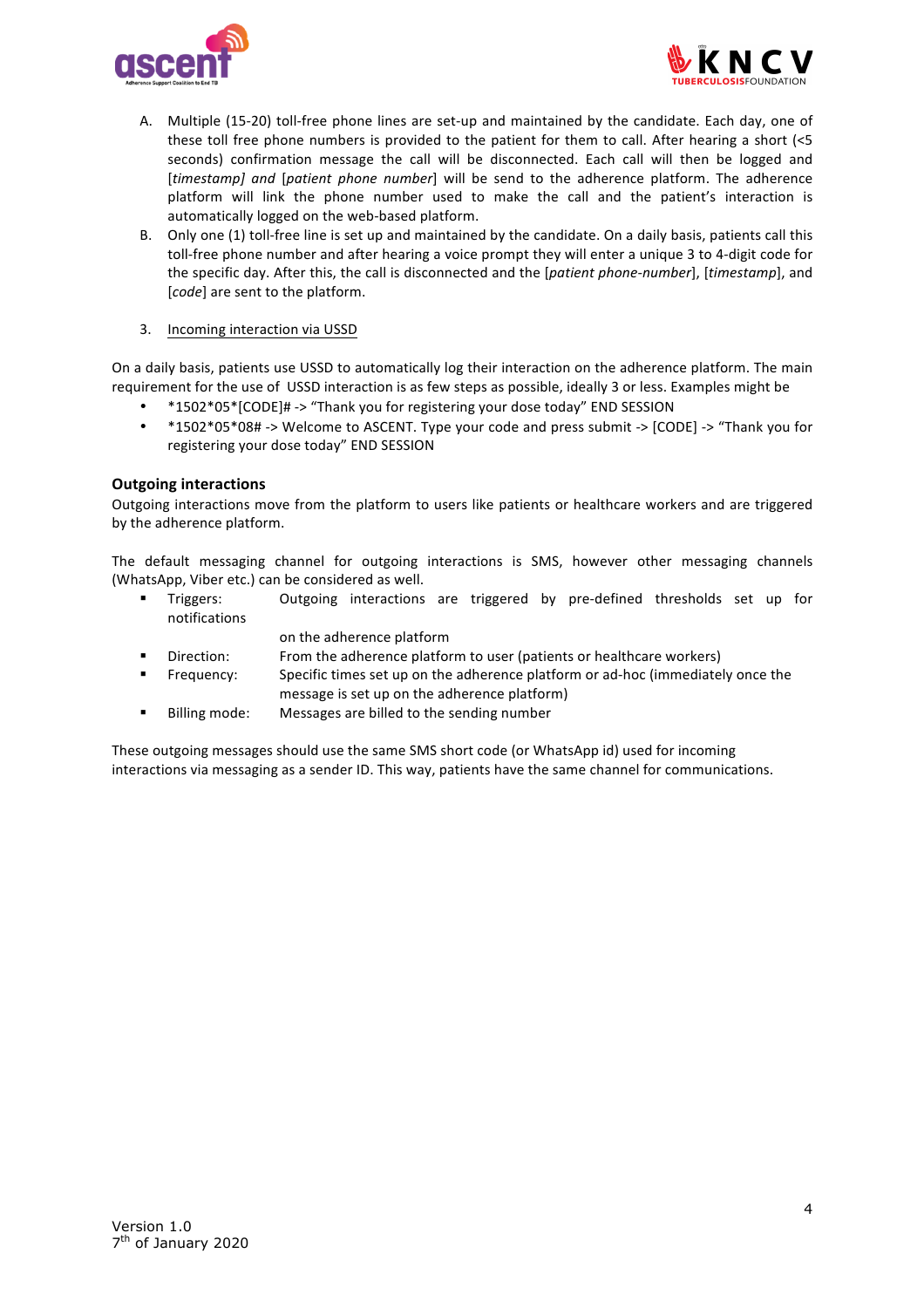



# **Requirements document**

In this section, technical, organizational and budget requirements of the RFQ are described. Interested candidates should provide a point-by-point response to each requirement. The following pages can be used for answers or make sure that the respective question number is mentioned when using a different document.

## **Technical**

## **1 Country or international bid**

Select the country or countries for which you can perform the proposed work:

- o Ethiopia
- o Tanzania
- o South Africa
- o Ukraine
- o Philippines

## 2 **Infrastructure**

2.1 Describe which of the proposed interaction approaches can be facilitated in the selected country or countries.

### Incoming interactions

- $\circ$  Incoming interaction via messaging
	- o SMS messaging
	- o WhatsApp
	- o Viber
	- o Other
- $\circ$  Incoming interaction via phone call
	- $\circ$  Multiple toll-free phone lines
	- $\circ$  Single toll-free phone line
- o Incoming interaction via USSD

### **Outgoing interactions**

- $\circ$  Outgoing interaction via messaging
	- o SMS messaging
	- o WhatsApp
	- o Viber
	- o Other
- 2.2 Provide an brief overview of the infrastructure and configuration set-up to facilitate selected interaction(s). Make sure that these fit the "General requirements for each incoming interaction"
- 2.3 Describe the user experience for each selected interaction
- 2.4 Provide a timeline of activities needed to set-up and support the selected interaction(s), including regulatory processes if applicable

## **3** Specific questions for incoming and outgoing interaction via SMS messaging

*Only answer if you have selected SMS messaging under 2.1* 

- 3.1 Do you offer shared or dedicated Toll Free SMS number?
- 3.2 Do you offer different or same Toll Free SMS number for each MNO?
- 3.3 Is it possible to send messages from a mobile phone with zero balance to a Toll Free SMS number?
- 3.4 Will outgoing messages use the same Toll free SMS number?
- 3.5 What are the uptimes, delays of incoming / outgoing SMS messages to and from mobile phone users on different MNOs?
- 3.6 What is the maximum guaranteed availability of a provisioned shortcode? In other words, for what period of time is the shortcode valid?
- 3.7 What usage reports are readily available on a monthly basis?